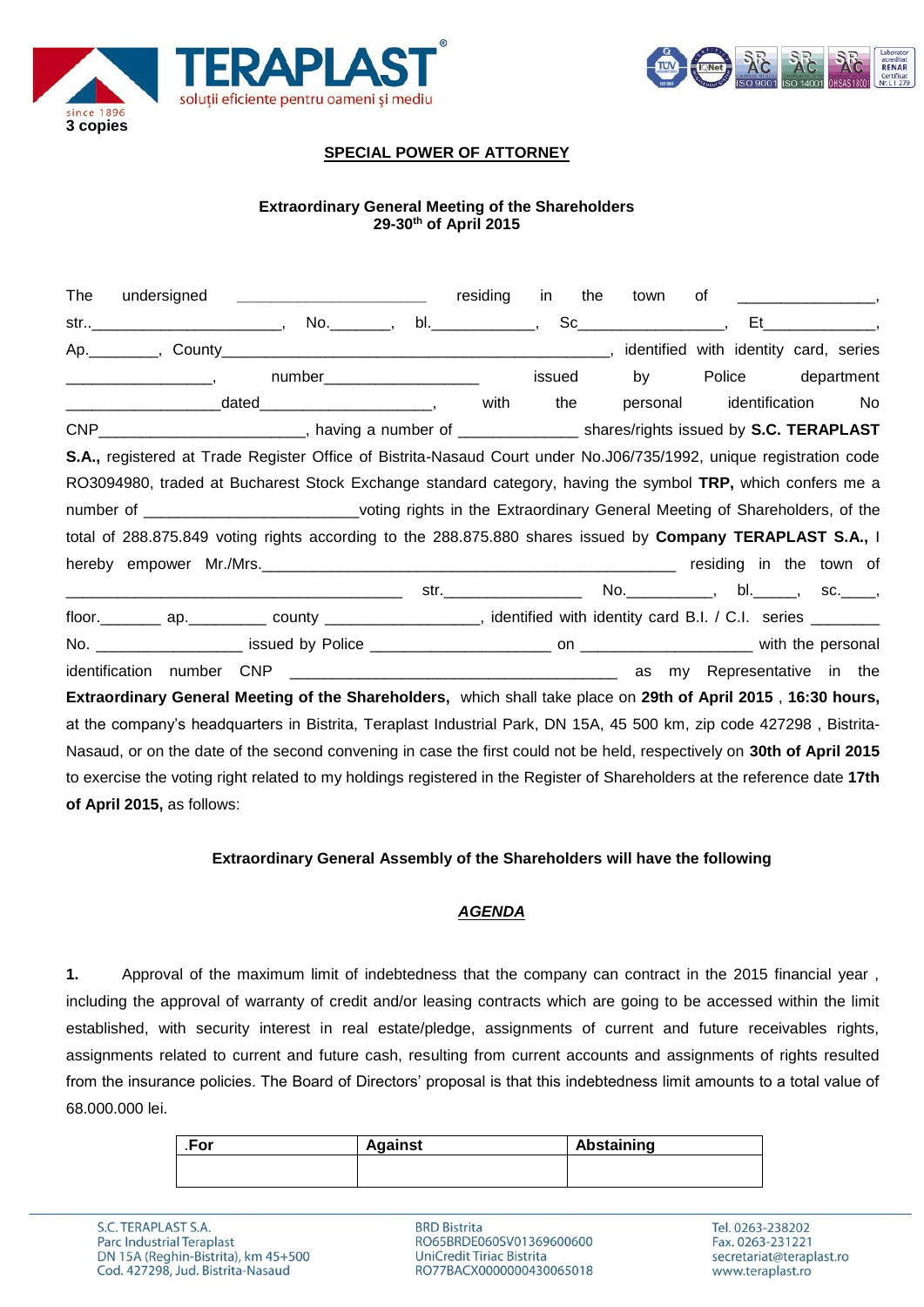



2. Mandating the Board of Directors that, up to the maximum limit of indebtedness approved, it should accomplish, in the name of and for the Company, all the actions and steps necessary or useful in order to fulfill those approved at point 1 from the present decision. In this regard, the Board of Directors shall issue decisions on: accessing some bank credits, concluding some credit/leasing contracts, extending the bank credit/leasing contracts accessed, establishing the warranty structure for the credit/ leasing contracts accessed/extended, restructure/reschedule of the credits granted, change of structure of the warranties of the existing credits in balance, empowering the persons who will sign in the name of and for the Company TERAPLAST S.A. the credit contracts/ leasing contracts /warranty contracts /additional acts to the credit/leasing contracts, as well as any other documents or instruments which are accessory, related to or to which reference is made in the credit/leasing contracts, warranty contracts or any other documents as well as to sign any other application forms, requests which might be necessary or useful regarding these bank transactions.

| For | <b>Against</b> | Abstaining |
|-----|----------------|------------|
|     |                |            |
|     |                |            |

3. Appointing the registration date when shareholders affected by the decisions adopted by the Extraordinary General Assembly of the Shareholders shall be identified. The date proposed by the Board of Directors is 20th May 2015.

| For | <b>Against</b> | Abstaining |
|-----|----------------|------------|
|     |                |            |
|     |                |            |

4. Approval of the date of 19<sup>th</sup> May 2015 as **"ex date**", respectively the date previous to the registration date when the financial instruments, object of the decision of the corporate bodies, are transacted without the rights resulting from such decision, pursuant to art. 2 letter f) of Regulation no. 6/2009 regarding the exercise of certain rights of the shareholders within the general assemblies of the trading companies, amended and completed by Regulation no. 13/2014 regarding the amendment and completion of certain regulations issued by the Security National Board (herein referred to as **Regulation CNVM no. 6/2009**).

| For | <b>Against</b> | Abstaining |
|-----|----------------|------------|
|     |                |            |
|     |                |            |

5. Mandating the Chairman of the Board of Directors, Mr. Dorel Goia, to sign for and on behalf of all shareholders present at the assembly, the Decision of the Extraordinary General Meeting of the Shareholders.

| For | <b>Against</b> | Abstaining |
|-----|----------------|------------|
|     |                |            |
|     |                |            |

**BRD Bistrita** RO65BRDE060SV01369600600 UniCredit Tiriac Bistrita RO77BACX0000000430065018